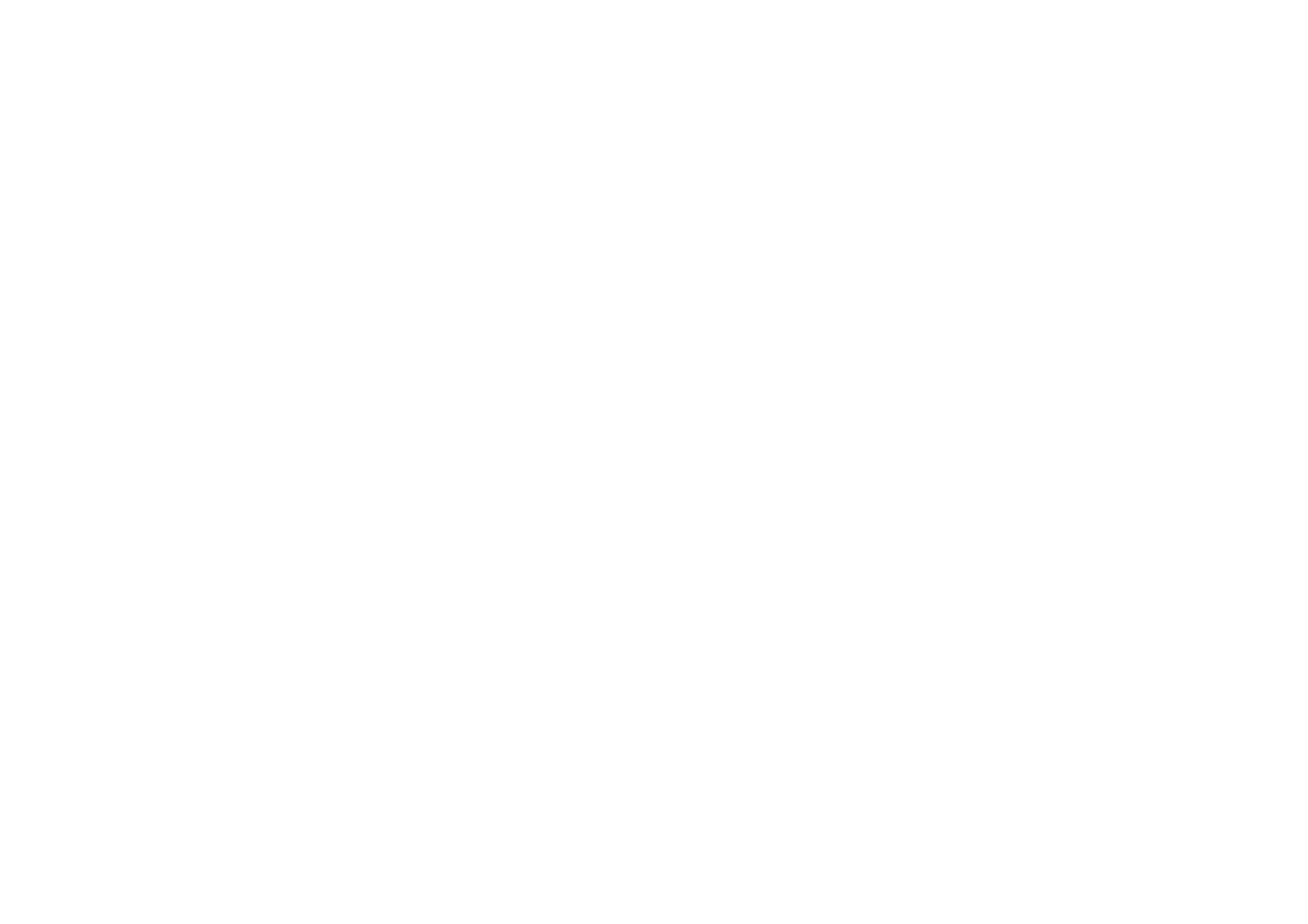# Pagina 1 **S E Z I O N E E N T R A T E**

| --------<br>- 11   11 A   L              |                                                                            |                   |                   |                            |                   |                   |      |                           |                     |  |
|------------------------------------------|----------------------------------------------------------------------------|-------------------|-------------------|----------------------------|-------------------|-------------------|------|---------------------------|---------------------|--|
|                                          | CAPITOLO                                                                   | <b>COMPETENZA</b> |                   |                            |                   | CASSA             |      |                           |                     |  |
|                                          |                                                                            | <b>PREVISIONI</b> | <b>VARIAZIONI</b> |                            | SOMME             | <b>PREVISIONI</b> |      | <b>VARIAZIONI</b>         |                     |  |
| PROG.<br><b>CODICE</b>                   | <b>DESCRIZIONE</b>                                                         | <b>ATTUALI</b>    |                   | IN AUMENTO  IN DIMINUZIONE | <b>RISULTANTI</b> | ATTUALI           |      | IN AUMENTO IN DIMINUZIONE | SOMME<br>RISULTANTI |  |
| $\mathbf{1}$<br>1.0<br>0.00.000.0000     | AVANZO DI AMMINISTRAZIONE                                                  | 0,00              | 595.000,00        |                            | 595.000,00        |                   |      |                           |                     |  |
|                                          | TOTALE V.E: 0.00.000.0000                                                  | 0.00              | 595.000,00        | 0,00                       | 595.000,00        | 0,00              | 0,00 | 0,00                      | 0,00                |  |
|                                          | <b>TOTALE CATEGORIA 0</b>                                                  | 0,00              | 595.000,00        | 0,00                       | 595.000,00        | 0,00              | 0,00 | 0,00                      | 0,00                |  |
|                                          | <b>TOTALE TITOLO 0</b>                                                     | 0,00              | 595.000,00        | 0,00                       | 595.000,00        | 0,00              | 0,00 | 0,00                      | 0,00                |  |
| $\overline{a}$<br>101.0<br>1.01.001.0000 | <b>CONTRIBUTI SOGGETTI</b><br>ESERCENTI IL SERVIZIO DI<br>TRASPORTO        | 14.300.000,00     |                   | 2.900.000,00               | 11.400.000,00     |                   |      |                           |                     |  |
| 3<br>101.0<br>1.01.001.0000              | <b>CONTRIBUTI SOGGETTI</b><br><b>ÉSERCENTI IL SERVIZIO DI</b><br>TRASPORTO |                   |                   |                            |                   | 14.302.354,80     |      | 2.900.000,00              | 11.402.354,80       |  |
|                                          | TOTALE V.E: 1.01.001.0000                                                  | 14.300.000,00     | 0,00              | 2.900.000,00               | 11.400.000,00     | 14.302.354,80     | 0,00 | 2.900.000,00              | 11.402.354,80       |  |
|                                          |                                                                            |                   |                   |                            |                   |                   |      |                           |                     |  |
|                                          | <b>TOTALE CATEGORIA 1</b>                                                  | 14.300.000,00     | 0,00              | 2.900.000,00               | 11.400.000,00     | 14.302.354,80     | 0,00 | 2.900.000,00              | 11.402.354,80       |  |
| 4<br>111.0<br>1.02.002.0000              | <b>INTERESSI ATTIVI</b>                                                    | 30.000,00         |                   | 29.500,00                  | 500,00            |                   |      |                           |                     |  |
| 5<br>111.0<br>1.02.002.0000              | <b>INTERESSI ATTIVI</b>                                                    |                   |                   |                            |                   | 11.248,56         |      | 10.200,00                 | 1.048,56            |  |
|                                          | TOTALE V.E: 1.02.002.0000                                                  | 30.000,00         | 0,00              | 29.500,00                  | 500,00            | 11.248,56         | 0,00 | 10.200,00                 | 1.048,56            |  |
|                                          | <b>TOTALE CATEGORIA 2</b>                                                  | 30.000,00         | 0,00              | 29.500,00                  | 500,00            | 11.248,56         | 0,00 | 10.200,00                 | 1.048,56            |  |
|                                          | <b>TOTALE TITOLO 1</b>                                                     | 14.330.000,00     | 0,00              | 2.929.500,00               | 11.400.500,00     | 14.313.603,36     | 0,00 | 2.910.200,00              | 11.403.403,36       |  |
|                                          |                                                                            |                   |                   |                            |                   |                   |      |                           |                     |  |
|                                          | <b>TOTALE ENTRATE</b>                                                      | 14.330.000,00     | 595.000,00        | 2.929.500,00               | 11.995.500,00     | 14.313.603,36     | 0,00 | 2.910.200,00              | 11.403.403,36       |  |
|                                          |                                                                            |                   |                   |                            |                   |                   |      |                           |                     |  |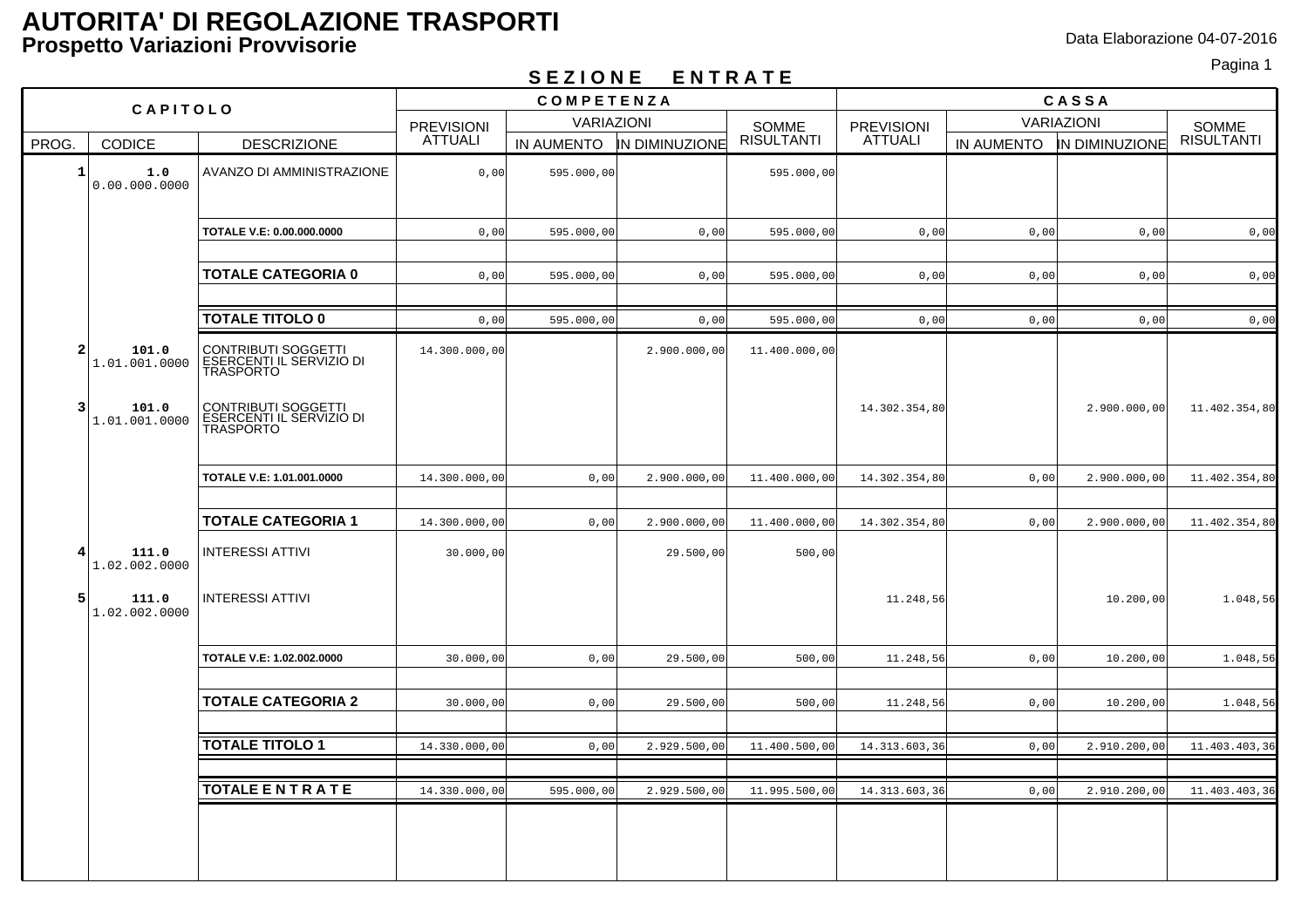# Pagina 2 **S E Z I O N E S P E S E**

| CAPITOLO                |                        | <b>COMPETENZA</b>                                                                                                                   |                   |                   |                | CASSA             |                   |                   |                |                   |
|-------------------------|------------------------|-------------------------------------------------------------------------------------------------------------------------------------|-------------------|-------------------|----------------|-------------------|-------------------|-------------------|----------------|-------------------|
|                         |                        |                                                                                                                                     | <b>PREVISIONI</b> | <b>VARIAZIONI</b> |                | <b>SOMME</b>      | <b>PREVISIONI</b> | <b>VARIAZIONI</b> |                | <b>SOMME</b>      |
| PROG.                   | CODICE                 | <b>DESCRIZIONE</b>                                                                                                                  | ATTUALI           | IN AUMENTO        | IN DIMINUZIONE | <b>RISULTANTI</b> | <b>ATTUALI</b>    | IN AUMENTO        | IN DIMINUZIONE | <b>RISULTANTI</b> |
| $\mathbf{1}$            | 301.0<br>1.02.002.0000 | STIPENDI, RETRIBUZIONI<br>ED ALTRE INDENNITA'<br><b>FISSE E VARIABILI</b><br>(PRODUTTIVITA'.<br>STRAORDINARI, ECC.) AL<br>PERSONALE | 6.680.000,00      |                   | 719.000,00     | 5.961.000,00      |                   |                   |                |                   |
| $\overline{2}$          | 301.0<br>1.02.002.0000 | STIPENDI, RETRIBUZIONI<br>ED ALTRE INDENNITA'<br><b>FISSE E VARIABILI</b><br>(PRODUTTIVITA'<br>STRAORDINARI, ECC.) AL<br>PERSONALE  |                   |                   |                |                   | 7.365.734,56      |                   | 719.000,00     | 6.646.734,56      |
| $\overline{\mathbf{3}}$ | 302.0<br>1.02.002.0000 | ONERI PREVIDENZIALI E<br>ASSISTENZIALI A CARICO<br>DELL'AUTORITA'                                                                   | 1.972.000,00      |                   | 618.000,00     | 1.354.000,00      |                   |                   |                |                   |
| $\overline{4}$          | 302.0<br>1.02.002.0000 | ONERI PREVIDENZIALI E<br>ASSISTENZIALI A CARICO<br>DELL'AUTORITA'                                                                   |                   |                   |                |                   | 2.351.326,85      |                   | 618.000,00     | 1.733.326,85      |
| 5 <sup>1</sup>          | 303.0<br>1.02.002.0000 | SPESE DI MISSIONE DEL<br>PERSONALE E COLLABORATORI                                                                                  | 150.000,00        |                   | 10.000,00      | 140.000,00        |                   |                   |                |                   |
| 6                       | 303.0<br>1.02.002.0000 | SPESE DI MISSIONE DEL<br>PERSONALE E COLLABORATOR                                                                                   |                   |                   |                |                   | 183.999,78        |                   | 10.000,00      | 173.999,78        |
| 7                       | 304.0<br>1.02.002.0000 | QUOTA ANNUA TRATTAMENTO<br>DI FINE RAPPORTO                                                                                         | 450.000,00        |                   | 45.000,00      | 405.000,00        |                   |                   |                |                   |
| 8                       | 304.0<br>1.02.002.0000 | QUOTA ANNUA TRATTAMENTO<br>DI FINE RAPPORTO                                                                                         |                   |                   |                |                   | 450.000,00        |                   | 450.000,00     | 0,00              |
| 9                       | 305.0<br>1.02.002.0000 | ALTRI ONERI PER IL<br>PERSONALE (FORMAZIONE,<br>MENSA, ECC.)                                                                        | 170.000,00        |                   | 10.000,00      | 160.000,00        |                   |                   |                |                   |
| 10                      | 305.0<br>1.02.002.0000 | ALTRI ONERI PER IL<br>PERSONALE (FORMAZIONE,<br>MENSA, ECC.)                                                                        |                   |                   |                |                   | 235.322,40        |                   | 10.000,00      | 225.322,40        |
| 11                      | 306.0<br>1.02.002.0000 | TIROCINI FORMATIVI E<br><b>BORSE DI STUDIO</b>                                                                                      | 80,000,00         |                   | 20.000,00      | 60.000,00         |                   |                   |                |                   |
| 12                      | 306.0<br>1.02.002.0000 | TIROCINI FORMATIVI E<br>BORSE DI STUDIO                                                                                             |                   |                   |                |                   | 80.000,00         |                   | 20.000,00      | 60.000,00         |
|                         |                        | TOTALE V.E: 1.02.002.0000                                                                                                           | 9.502.000,00      | 0,00              | 1.422.000,00   | 8.080.000,00      | 10.666.383,59     | 0,00              | 1.827.000,00   | 8.839.383,59      |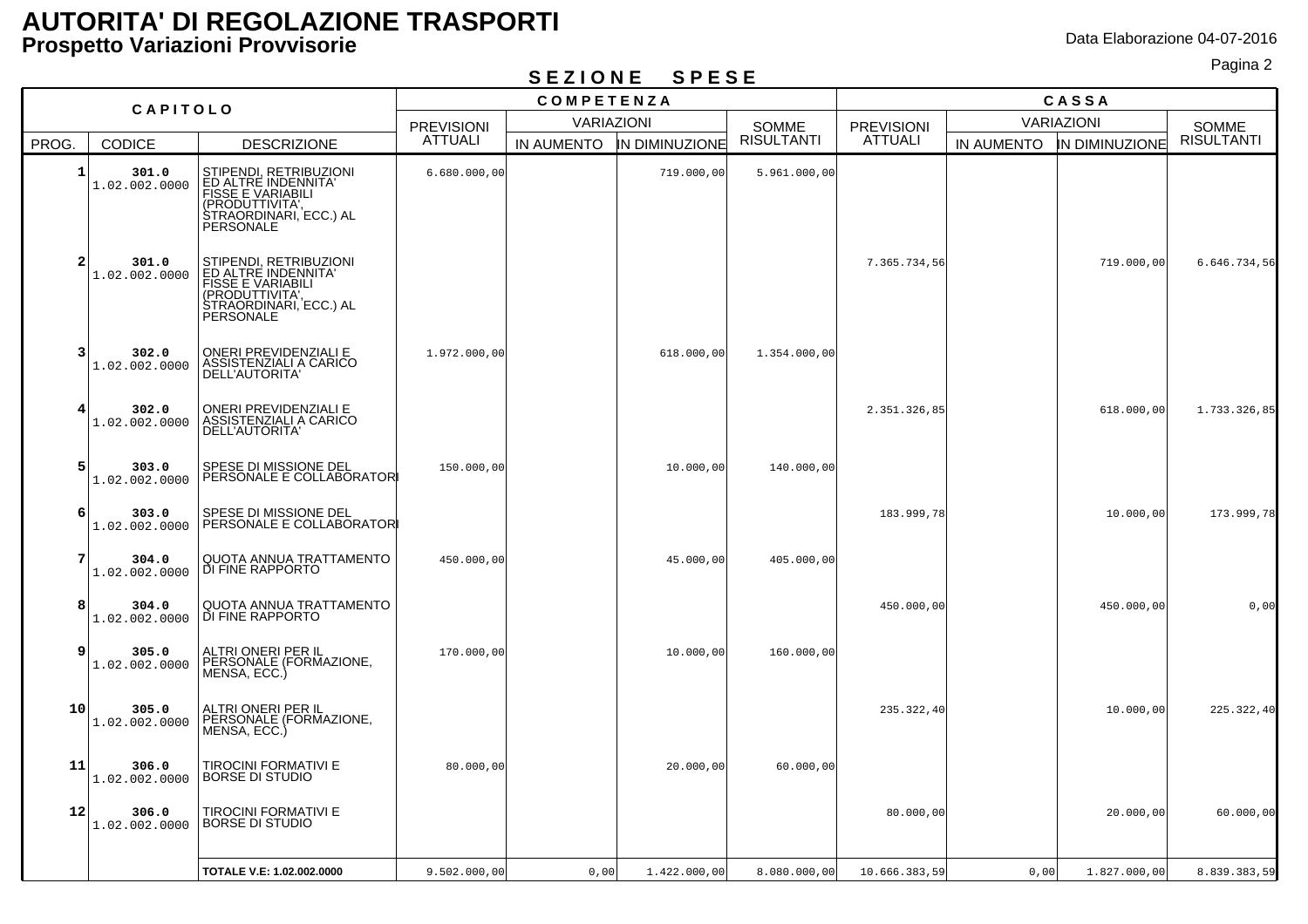## Pagina 3 **S E Z I O N E S P E S E**

| CAPITOLO        |                        | <b>COMPETENZA</b>                                                                                                                                                               |                   |                   |                | CASSA                             |                |                   |                |              |  |
|-----------------|------------------------|---------------------------------------------------------------------------------------------------------------------------------------------------------------------------------|-------------------|-------------------|----------------|-----------------------------------|----------------|-------------------|----------------|--------------|--|
|                 |                        |                                                                                                                                                                                 | <b>PREVISIONI</b> | <b>VARIAZIONI</b> |                | <b>SOMME</b><br><b>PREVISIONI</b> |                | <b>VARIAZIONI</b> |                | <b>SOMME</b> |  |
| PROG.           | <b>CODICE</b>          | <b>DESCRIZIONE</b>                                                                                                                                                              | <b>ATTUALI</b>    | IN AUMENTO        | IN DIMINUZIONE | <b>RISULTANTI</b>                 | <b>ATTUALI</b> | IN AUMENTO        | IN DIMINUZIONE | RISULTANTI   |  |
|                 |                        |                                                                                                                                                                                 |                   |                   |                |                                   |                |                   |                |              |  |
|                 |                        | <b>TOTALE CATEGORIA 2</b>                                                                                                                                                       | 9.502.000,00      | 0,00              | 1.422.000,00   | 8.080.000,00                      | 10.666.383,59  | 0,00              | 1.827.000,00   | 8.839.383,59 |  |
| 13              | 401.0<br>1.03.003.0000 | SPESE PER IL<br>FUNZIONAMENTO DI COLLEGI<br><b>COMITATI E COMMISSIONI</b><br>(COMPRESI COMPENSI AI<br>MEMBRI E INDENNITA'<br>MISSIONE E RIMBORSO<br>SPESE TRASPORTO)            | 315.000,00        |                   | 80.000,00      | 235.000,00                        |                |                   |                |              |  |
| 14              | 401.0<br>1.03.003.0000 | SPESE PER IL<br>FUNZIONAMENTO DI COLLEGI<br><b>COMITATI E COMMISSIONI</b><br>(COMPRESI COMPENSI AI<br>MEMBRI E INDENNITA'<br>MISSIONE E RIMBORSO<br>SPESE TRASPORTO)            |                   |                   |                |                                   | 359.766,21     |                   | 80.000,00      | 279.766,21   |  |
| 15              | 402.0<br>1.03.003.0000 | <b>COMPENSI E RIMBORSI PER</b><br>INCARICHI DI STUDIO E<br>RICERCA SU SPECIFICI<br>TEMI E PROBLEMI                                                                              | 200.000,00        |                   | 175.000,00     | 25.000,00                         |                |                   |                |              |  |
| 16              | 402.0<br>1.03.003.0000 | <b>COMPENSI E RIMBORSI PER</b><br><b>INCARICHI DI STUDIO E</b><br>RICERCA SU SPECIFICI<br>TEMI E PROBLEMI                                                                       |                   |                   |                |                                   | 279.200,00     |                   | 175.000,00     | 104.200,00   |  |
| 17              | 403.0<br>1.03.003.0000 | SPESE PER CONTRATTI,<br>UTENZE E SERVIZI<br>ACCESSORI TORINO E ROMA                                                                                                             | 1.100.000,00      |                   | 245.000,00     | 855.000,00                        |                |                   |                |              |  |
| 18              | 403.0<br>1.03.003.0000 | SPESE PER CONTRATTI,<br>UTENZE E SERVIZI<br>ACCESSORI TORINO E ROMA                                                                                                             |                   |                   |                |                                   | 1.426.701,73   |                   | 245.000,00     | 1.181.701,73 |  |
| 19              | 404.0<br>1.03.003.0000 | SPESE PER INSERZIONI<br>PUBBLICAZIONI E<br>PUBBLICITA' LEGALE                                                                                                                   | 30.000,00         |                   | 27.500,00      | 2.500,00                          |                |                   |                |              |  |
| 20 <sub>1</sub> | 404.0<br>1.03.003.0000 | SPESE PER INSERZIONI<br>PUBBLICAZIONI E<br>PUBBLICITA' LEGALE                                                                                                                   |                   |                   |                |                                   | 30.000,00      |                   | 27.500,00      | 2.500,00     |  |
| 21              | 405.0<br>1.03.003.0000 | SPESE ACQUISTO MATERIALE<br><b>INFORMAZIONE E</b><br><b>DOCUMENTAZIONE</b><br>CONSULTAZIONE BANCHE<br>DATI E COLLEGAMENTO CON<br>CENTRI ELETTRONICI DI<br><b>ALTRE AMMIN.NI</b> | 150.000,00        |                   | 69.000,00      | 81.000,00                         |                |                   |                |              |  |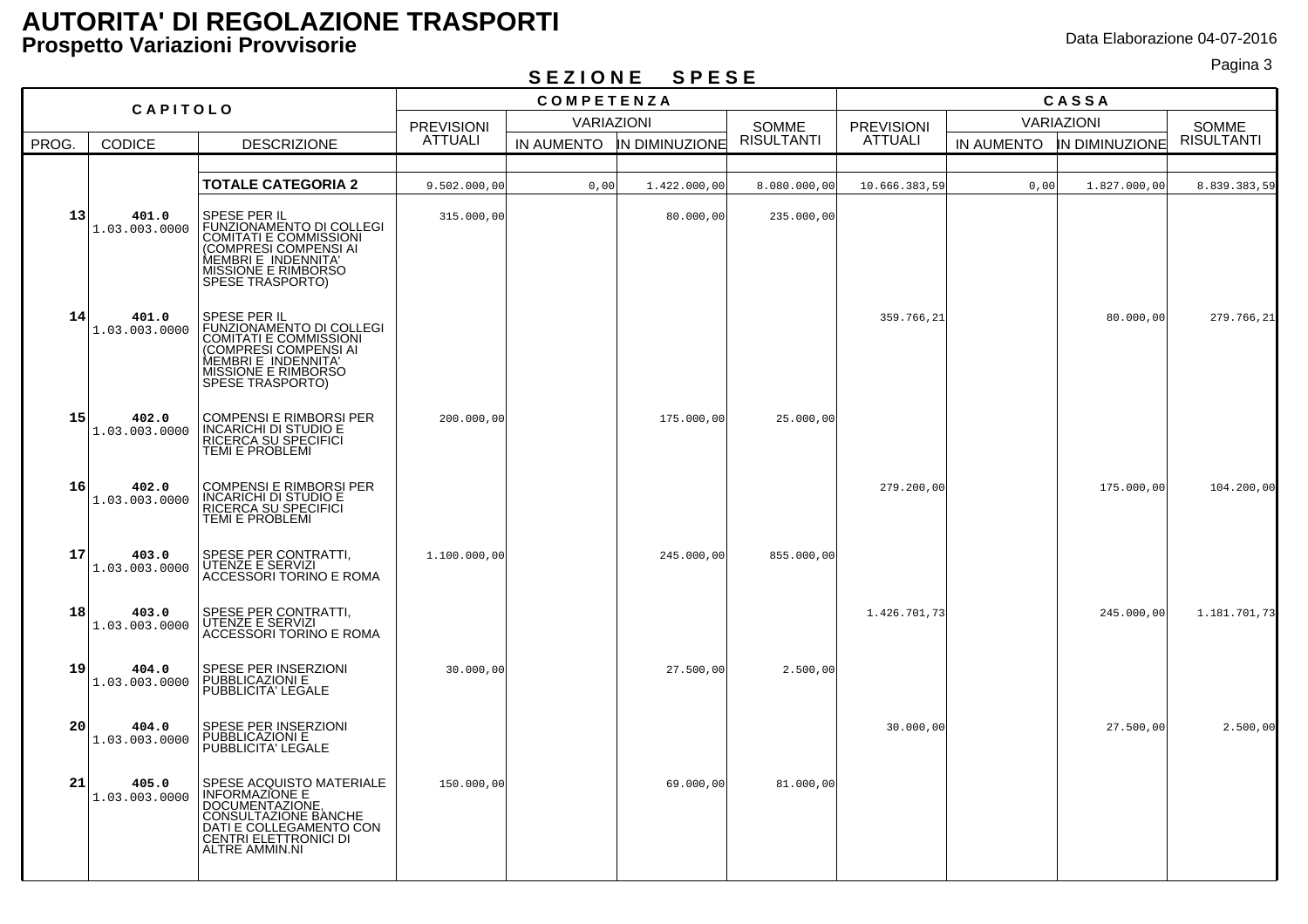### Pagina 4 **S E Z I O N E S P E S E**

| CAPITOLO |                        |                                                                                                                                                                    |                   | <b>COMPETENZA</b> |                |                   | CASSA             |            |                       |                   |
|----------|------------------------|--------------------------------------------------------------------------------------------------------------------------------------------------------------------|-------------------|-------------------|----------------|-------------------|-------------------|------------|-----------------------|-------------------|
|          |                        |                                                                                                                                                                    | <b>PREVISIONI</b> | VARIAZIONI        |                | <b>SOMME</b>      | <b>PREVISIONI</b> |            | VARIAZIONI            | <b>SOMME</b>      |
| PROG.    | <b>CODICE</b>          | <b>DESCRIZIONE</b>                                                                                                                                                 | <b>ATTUALI</b>    | IN AUMENTO        | IN DIMINUZIONE | <b>RISULTANTI</b> | <b>ATTUALI</b>    | IN AUMENTO | <b>IN DIMINUZIONE</b> | <b>RISULTANTI</b> |
| 22       | 405.0<br>1.03.003.0000 | SPESE ACQUISTO MATERIALE<br>INFORMAZIONE E<br>DOCUMENTAZIONE,<br>CONSULTAZIONE BANCHE<br>DATI E COLLEGAMENTO CON<br>CENTRI ELETTRONICI DI<br><b>ALTRE AMMIN.NI</b> |                   |                   |                |                   | 164.749,50        |            | 69.000,00             | 95.749,50         |
| 23       | 406.0<br>1.03.003.0000 | SPESE D'UFFICIO, DI<br>STAMPA, DI CANCELLERIA E<br>MATERIALE DI CONSUMO                                                                                            | 38.000,00         |                   | 15.000,00      | 23.000,00         |                   |            |                       |                   |
| 24       | 406.0<br>1.03.003.0000 | SPESE D'UFFICIO, DI<br>STAMPA, DI CANCELLERIA E<br>MATERIALE DI CONSUMO                                                                                            |                   |                   |                |                   | 52.674,10         |            | 15.000,00             | 37.674,10         |
| 25       | 408.0<br>1.03.003.0000 | SPESE TELEFONICHE,<br>TELEGRAFICHE, POSTALI E<br>GENERALI<br><b>D'AMMINISTRAZIONE</b>                                                                              | 60.000,00         |                   | 13.000,00      | 47.000,00         |                   |            |                       |                   |
| 26       | 408.0<br>1.03.003.0000 | SPESE TELEFONICHE.<br>TELEGRAFICHE, POSTALI E<br>GENERALI<br>D'AMMINISTRAZIONE                                                                                     |                   |                   |                |                   | 88.336,74         |            | 13.000,00             | 75.336,74         |
| 27       | 410.0<br>1.03.003.0000 | SPESE DI RAPPRESENTANZA                                                                                                                                            | 30.000,00         |                   | 27.000,00      | 3.000,00          |                   |            |                       |                   |
| 28       | 410.0<br>1.03.003.0000 | SPESE DI RAPPRESENTANZA                                                                                                                                            |                   |                   |                |                   | 30.000,00         |            | 27.000,00             | 3.000,00          |
| 29       | 411.0<br>1.03.003.0000 | <b>SPESE PER</b><br>L'ORGANIZZAZIONE DI<br>INIZIATIVE ACCADEMICHE,<br>CONVEGNISTICHE ED ALTRE<br><b>MANIFESTAZIONI</b>                                             | 30.000,00         |                   | 12.000,00      | 18.000,00         |                   |            |                       |                   |
| 30       | 411.0<br>1.03.003.0000 | SPESE PER<br>L'ORGANIZZAZIONE DI<br>INIZIATIVE ACCADEMICHE,<br>CONVEGNISTICHE ED ALTRE<br><b>MANIFESTAZIONI</b>                                                    |                   |                   |                |                   | 30.000,00         |            | 12.000,00             | 18.000,00         |
| 31       | 412.0<br>1.03.003.0000 | PREMI DI ASSICURAZIONI<br><b>DIVERSI</b>                                                                                                                           | 130.000,00        |                   | 100.000,00     | 30.000,00         |                   |            |                       |                   |
| 32       | 412.0<br>1.03.003.0000 | PREMI DI ASSICURAZIONI<br><b>DIVERSI</b>                                                                                                                           |                   |                   |                |                   | 133.400,00        |            | 100.000,00            | 33.400,00         |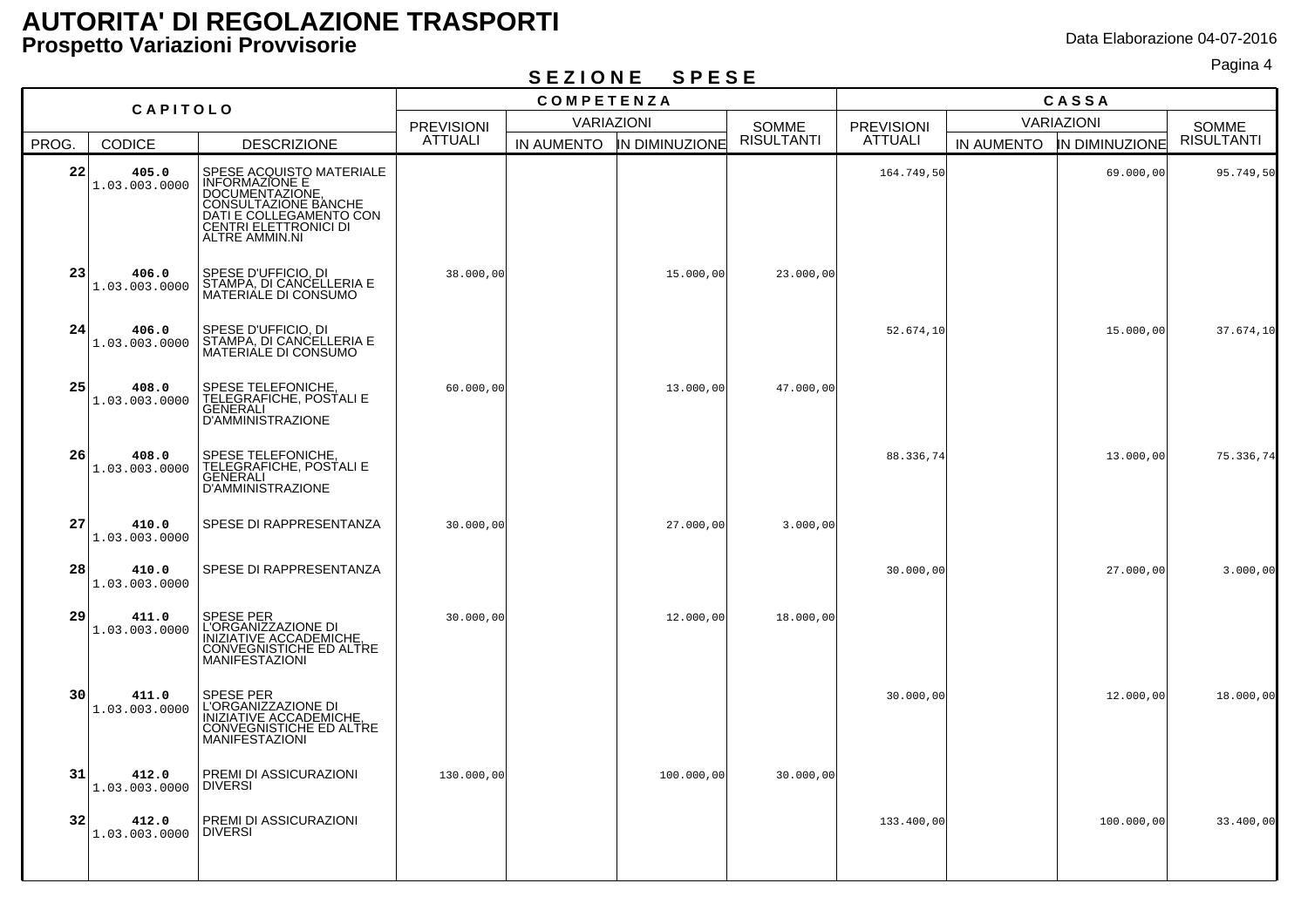### Pagina 5 **S E Z I O N E S P E S E**

| --------<br>- - - - - |                                                  |                                                                                                                                                                                                                                                  |                   |            |                       |                   |                   |            |                |                   |
|-----------------------|--------------------------------------------------|--------------------------------------------------------------------------------------------------------------------------------------------------------------------------------------------------------------------------------------------------|-------------------|------------|-----------------------|-------------------|-------------------|------------|----------------|-------------------|
| <b>CAPITOLO</b>       |                                                  | <b>COMPETENZA</b>                                                                                                                                                                                                                                |                   |            |                       | CASSA             |                   |            |                |                   |
|                       |                                                  | <b>PREVISIONI</b>                                                                                                                                                                                                                                | <b>VARIAZIONI</b> |            | SOMME                 | <b>PREVISIONI</b> | <b>VARIAZIONI</b> |            | SOMME          |                   |
| PROG.                 | <b>CODICE</b>                                    | <b>DESCRIZIONE</b>                                                                                                                                                                                                                               | <b>ATTUALI</b>    | IN AUMENTO | <b>IN DIMINUZIONE</b> | <b>RISULTANTI</b> | <b>ATTUALI</b>    | IN AUMENTO | IN DIMINUZIONE | <b>RISULTANTI</b> |
|                       |                                                  |                                                                                                                                                                                                                                                  |                   |            |                       |                   |                   |            |                |                   |
|                       |                                                  | TOTALE V.E: 1.03.003.0000                                                                                                                                                                                                                        | 2.083.000,00      | 0,00       | 763.500,00            | 1.319.500,00      | 2.594.828,28      | 0,00       | 763.500,00     | 1.831.328,28      |
|                       |                                                  |                                                                                                                                                                                                                                                  |                   |            |                       |                   |                   |            |                |                   |
|                       |                                                  | <b>TOTALE CATEGORIA 3</b>                                                                                                                                                                                                                        | 2.083.000,00      | 0,00       | 763.500,00            | 1.319.500,00      | 2.594.828,28      | 0,00       | 763.500,00     | 1.831.328,28      |
| 33                    | 501.0<br>1.04.004.0000                           | <b>FONDO DI RISERVA</b>                                                                                                                                                                                                                          | 519.000,00        |            | 329.000,00            | 190.000,00        |                   |            |                |                   |
| 34                    | 502.0<br>1.04.004.0000                           | SOMME DA CORRISPONDERE<br>PER IRAP ED ALTRE<br><b>IMPOSTE E TASSE</b>                                                                                                                                                                            | 750.000,00        |            | 150.000,00            | 600.000,00        |                   |            |                |                   |
| 35                    | 502.0<br>1.04.004.0000                           | SOMME DA CORRISPONDERE<br>PER IRAP ED ALTRE<br><b>IMPOSTE E TASSE</b>                                                                                                                                                                            |                   |            |                       |                   | 949.939,23        |            | 150.000,00     | 799.939,23        |
|                       |                                                  | TOTALE V.E: 1.04.004.0000                                                                                                                                                                                                                        | 1.269.000,00      | 0,00       | 479.000,00            | 790.000,00        | 949.939,23        | 0,00       | 150.000,00     | 799.939,23        |
|                       |                                                  | <b>TOTALE CATEGORIA 4</b>                                                                                                                                                                                                                        | 1.269.000,00      | 0,00       | 479.000,00            | 790.000,00        | 949.939,23        | 0,00       | 150.000,00     | 799.939,23        |
|                       |                                                  | <b>TOTALE TITOLO 1</b>                                                                                                                                                                                                                           | 12.854.000,00     | 0,00       | 2.664.500,00          | 10.189.500,00     | 14.211.151,10     | 0,00       | 2.740.500,00   | 11.470.651,10     |
| 36<br>37              | 601.0<br>2.05.005.0000<br>601.0<br>2.05.005.0000 | ACQUISIZIONE BENI<br>MOBILI, MACCHINE ED<br>TECNICO-SCIENTIFICHE.<br>SOFTWARE, LICENZE D'USO<br>- PUBBLICAŻIONI<br><b>ACQUISIZIONE BENI</b><br><b>NOBILI, MACCHINE ED<br/>ATTREZZATURE<br/>TECNICO-SCIENTIFICHE.<br/>SOFTWARE, LICENZE D'USO</b> | 165.000,00        | 330.000,00 |                       | 495.000,00        | 225.699,67        | 330.000,00 |                | 555.699,67        |
|                       |                                                  | - PUBBLICAŻIONI<br>TOTALE V.E: 2.05.005.0000                                                                                                                                                                                                     | 165.000,00        | 330.000,00 | 0,00                  | 495.000,00        | 225.699,67        | 330.000,00 | 0,00           | 555.699,67        |
|                       |                                                  | <b>TOTALE CATEGORIA 5</b>                                                                                                                                                                                                                        | 165.000,00        | 330.000,00 | 0,00                  | 495.000,00        | 225.699,67        | 330.000,00 | 0,00           | 555.699,67        |
|                       |                                                  | <b>TOTALE TITOLO 2</b>                                                                                                                                                                                                                           | 165.000,00        | 330.000,00 | 0,00                  | 495.000,00        | 225.699,67        | 330.000,00 | 0,00           | 555.699,67        |
|                       |                                                  |                                                                                                                                                                                                                                                  |                   |            |                       |                   |                   |            |                |                   |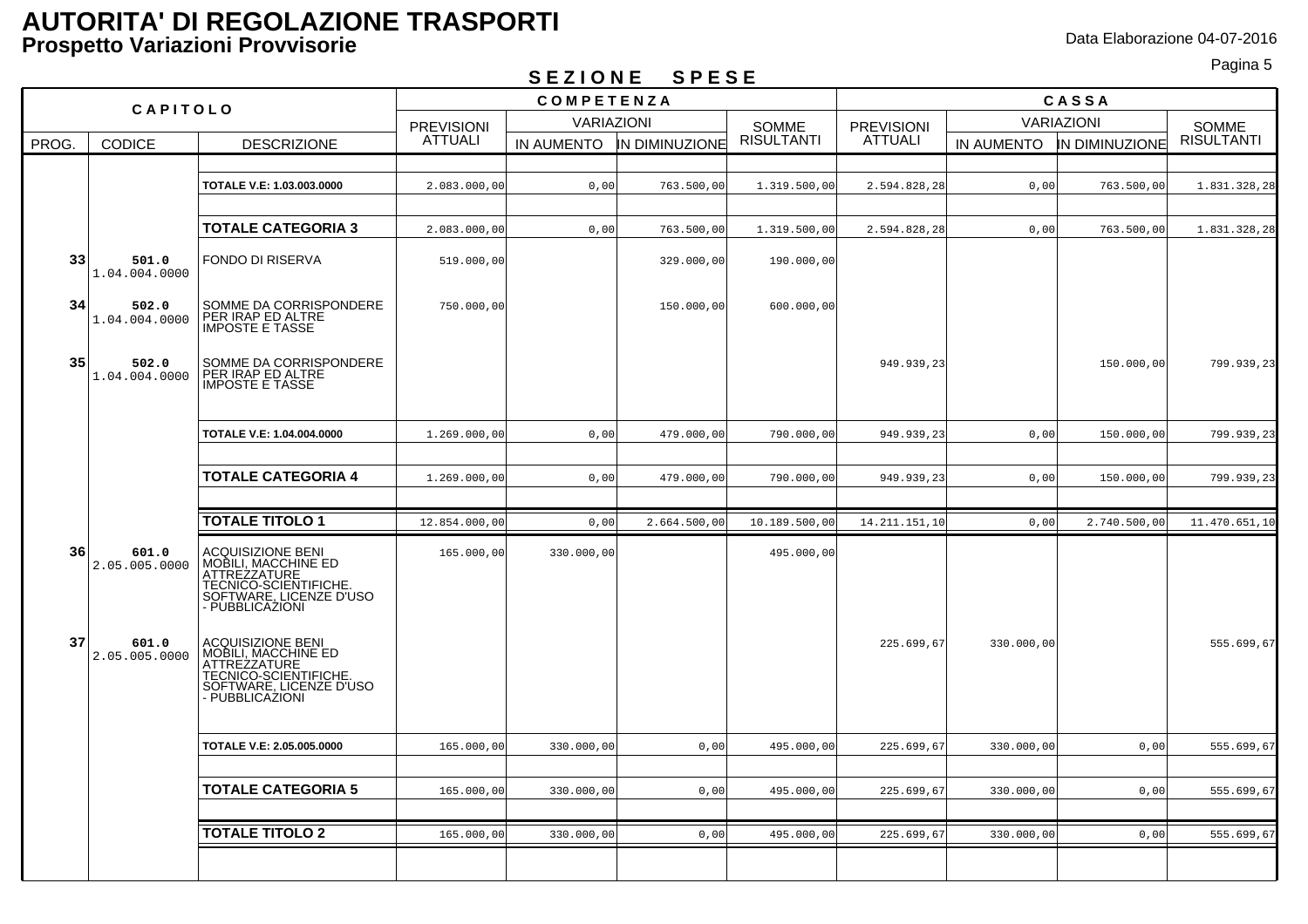Pagina 6 **S E Z I O N E S P E S E**

|          | $V = 1 V 1 V 1 V$<br>$\cup$ $\cup$ $\cup$ $\cup$ |                         |                       |            |                |                     |                       |            |                           |                     |
|----------|--------------------------------------------------|-------------------------|-----------------------|------------|----------------|---------------------|-----------------------|------------|---------------------------|---------------------|
| CAPITOLO |                                                  |                         | COMPETENZA            |            |                |                     | CASSA                 |            |                           |                     |
|          |                                                  |                         |                       | VARIAZIONI |                | VARIAZIONI          |                       |            |                           |                     |
| PROG.    | CODICE                                           | <b>DESCRIZIONE</b>      | PREVISIONI<br>ATTUALI | IN AUMENTO | IN DIMINUZIONE | SOMME<br>RISULTANTI | PREVISIONI<br>ATTUALI |            | IN AUMENTO IN DIMINUZIONE | SOMME<br>RISULTANTI |
|          |                                                  |                         |                       |            |                |                     |                       |            |                           |                     |
|          |                                                  | <b>TOTALE S P E S E</b> | 13.019.000,00         | 330.000,00 | 2.664.500,00   | 10.684.500,00       | 14.436.850,77         | 330.000,00 | 2.740.500,00              | 12.026.350,7        |
|          |                                                  |                         |                       |            |                |                     |                       |            |                           |                     |
|          |                                                  |                         |                       |            |                |                     |                       |            |                           |                     |
|          |                                                  |                         |                       |            |                |                     |                       |            |                           |                     |
|          |                                                  |                         |                       |            |                |                     |                       |            |                           |                     |
|          |                                                  |                         |                       |            |                |                     |                       |            |                           |                     |
|          |                                                  |                         |                       |            |                |                     |                       |            |                           |                     |
|          |                                                  |                         |                       |            |                |                     |                       |            |                           |                     |
|          |                                                  |                         |                       |            |                |                     |                       |            |                           |                     |
|          |                                                  |                         |                       |            |                |                     |                       |            |                           |                     |
|          |                                                  |                         |                       |            |                |                     |                       |            |                           |                     |
|          |                                                  |                         |                       |            |                |                     |                       |            |                           |                     |
|          |                                                  |                         |                       |            |                |                     |                       |            |                           |                     |
|          |                                                  |                         |                       |            |                |                     |                       |            |                           |                     |
|          |                                                  |                         |                       |            |                |                     |                       |            |                           |                     |
|          |                                                  |                         |                       |            |                |                     |                       |            |                           |                     |
|          |                                                  |                         |                       |            |                |                     |                       |            |                           |                     |
|          |                                                  |                         |                       |            |                |                     |                       |            |                           |                     |
|          |                                                  |                         |                       |            |                |                     |                       |            |                           |                     |
|          |                                                  |                         |                       |            |                |                     |                       |            |                           |                     |
|          |                                                  |                         |                       |            |                |                     |                       |            |                           |                     |
|          |                                                  |                         |                       |            |                |                     |                       |            |                           |                     |
|          |                                                  |                         |                       |            |                |                     |                       |            |                           |                     |
|          |                                                  |                         |                       |            |                |                     |                       |            |                           |                     |
|          |                                                  |                         |                       |            |                |                     |                       |            |                           |                     |
|          |                                                  |                         |                       |            |                |                     |                       |            |                           |                     |
|          |                                                  |                         |                       |            |                |                     |                       |            |                           |                     |
|          |                                                  |                         |                       |            |                |                     |                       |            |                           |                     |
|          |                                                  |                         |                       |            |                |                     |                       |            |                           |                     |
|          |                                                  |                         |                       |            |                |                     |                       |            |                           |                     |
|          |                                                  |                         |                       |            |                |                     |                       |            |                           |                     |
|          |                                                  |                         |                       |            |                |                     |                       |            |                           |                     |
|          |                                                  |                         |                       |            |                |                     |                       |            |                           |                     |
|          |                                                  |                         |                       |            |                |                     |                       |            |                           |                     |
|          |                                                  |                         |                       |            |                |                     |                       |            |                           |                     |
|          |                                                  |                         |                       |            |                |                     |                       |            |                           |                     |
|          |                                                  |                         |                       |            |                |                     |                       |            |                           |                     |